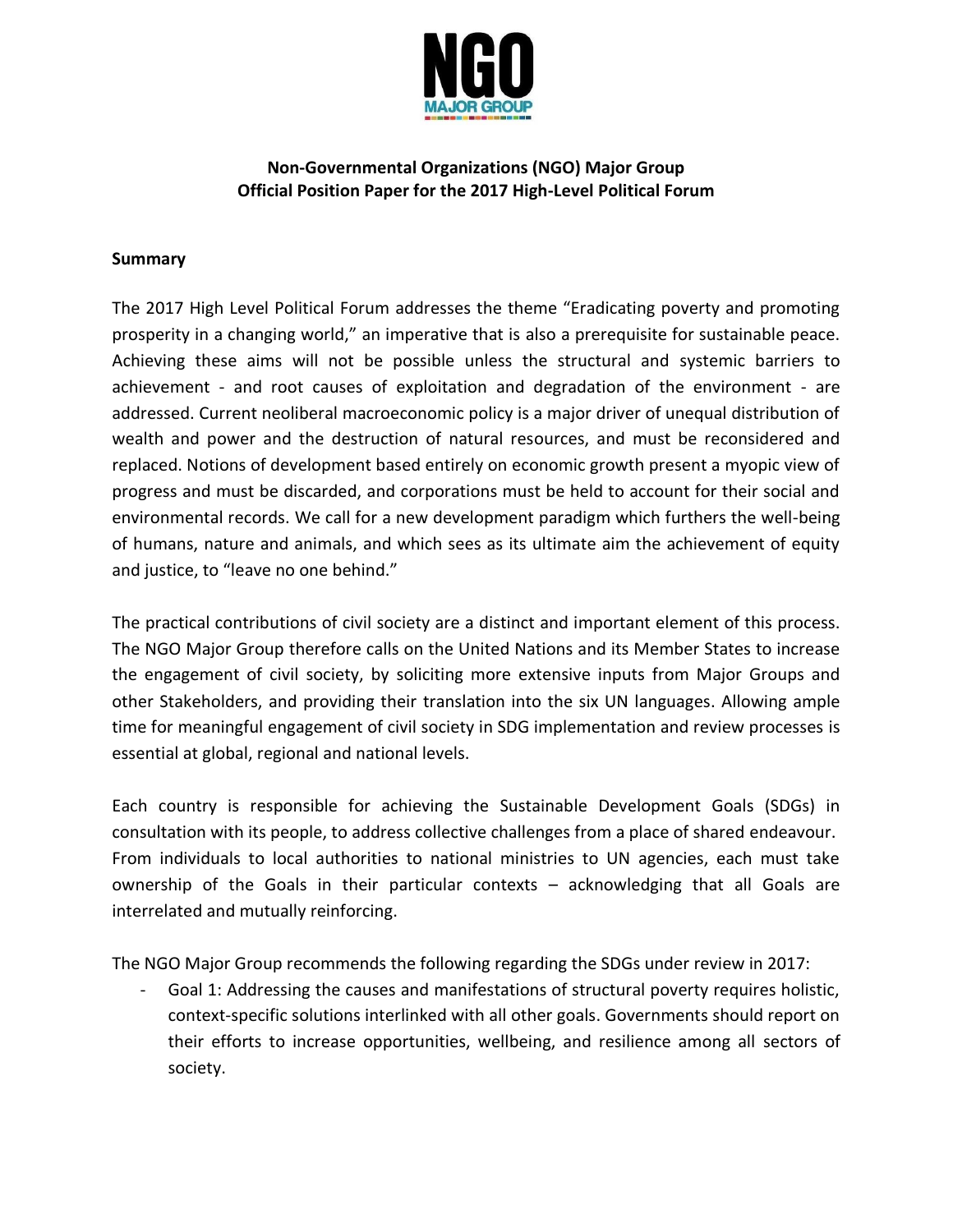- Goal 2: To end hunger and all forms of malnutrition, we must change our agricultural production from high-input, industrial exploitation towards systems that support smallholders' livelihoods and preserve cultures and biodiversity.
- Goal 3: Efforts to achieve health-related targets should prioritize the full spectrum of services from promotion, prevention, treatment, rehabilitation, and palliation. Governments, through a multi-sectoral and multi-stakeholder approach, must endeavour to remove social, cultural, and economic barriers to ensure full access to affordable, quality physical and mental health services for all.
- Goal 5: Obstacles to the actualization of gender equality and the fundamental rights of women and girls should be overcome through implementing laws and policies that prohibit discrimination, redistribute unpaid care work, promote equality in access to resources, education, and decision-making, in alignment with internationally agreed conventions and standards.
- Goal 9: All governments, including regional and local authorities, should promote inclusive, ecologically-sound industrialization and the provision of basic infrastructure that incorporates the protection of nature and participatory decision-making.
- Goal 14: SDG14 must be a keystone in protecting the oceans as a substantial part of the biosphere, a unique ecosystem, an integral part of human civilization and major food provider, and a common good with equal and fair access rights.

In keeping with the commitment to "Leave No One Behind," the full position paper of the Non-Governmental Organizations' Major Group details the ways in which the SDGs are interconnected, locally applicable yet requiring universal commitment, and essential for the eradication of poverty and promotion of prosperity for all.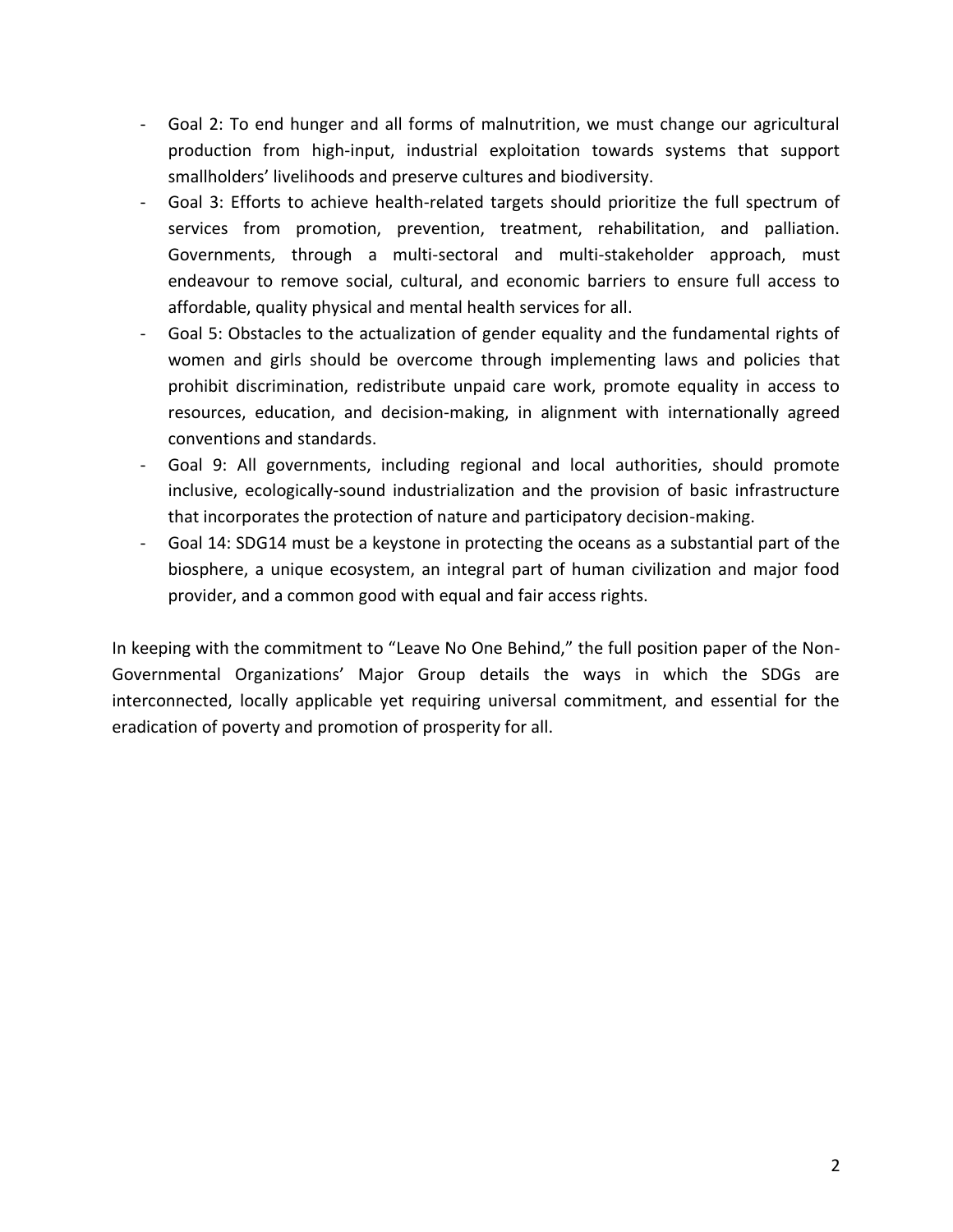

### **Annex. Full Position Paper of the Non-Governmental Organizations (NGO) Major Group**

### I. **Introduction**

 $\overline{a}$ 

In 2017, the UN High Level Political Forum will assess the implementation of the 2030 Agenda on Sustainable Development, focusing on "Eradicating poverty and promoting prosperity in a changing world." As the Non-Governmental Organizations (NGO) Major Group – which facilitates the engagement of a diverse group of NGOs in the HLPF – we offer our perspectives on each of the Sustainable Development Goals (SDGs) under in-depth review this year.<sup>1</sup>

As recognized by the 2030 Agenda, NGOs play critical roles in SDG implementation: we raise awareness and mobilize; build capacity; design and implement projects; monitor and review policies; collect data; provide technical expertise; and both support and hold governments accountable to their commitments. We note with concern the shrinking space for civil society, and call for increased political and financial support for civil society participation at all levels and stages of implementation and review, to increase the Goals' chances of success.

The 2030 Agenda is universally applicable, intersectional, and holistic; achieving the SDGs requires integrated solutions and relies on complementary roles of different actors in society. As governments assess their progress towards implementing the SDGs, we encourage consideration of this consolidated official input of the NGO Major Group.

## I. **SDG1: End poverty in all its forms everywhere**

Ending poverty in all its forms is both the essential objective of and stimulus for achieving the SDGs. Multidimensional and extreme poverty are unlikely to end by 2030 under the current neoliberal macroeconomic system and resultant unequal distribution of wealth, power, opportunity, and resources. To achieve SDG1, it is critical to address the structural causes of poverty that exacerbate these problems.

Ending poverty requires multidisciplinary solutions interlinked with all SDGs. These include access to healthy and environmentally sustainable food and adequate nutrition (SDG2); health and well-being (SDG3); quality education (SDG4); gender equality (SDG5); water, sanitation, and hygiene (SDG6); and decent work and economic participation of all (SDG8). Strong mechanisms

 $1$  A full list of organizations and networks that contributed to this paper is available at the end of the document.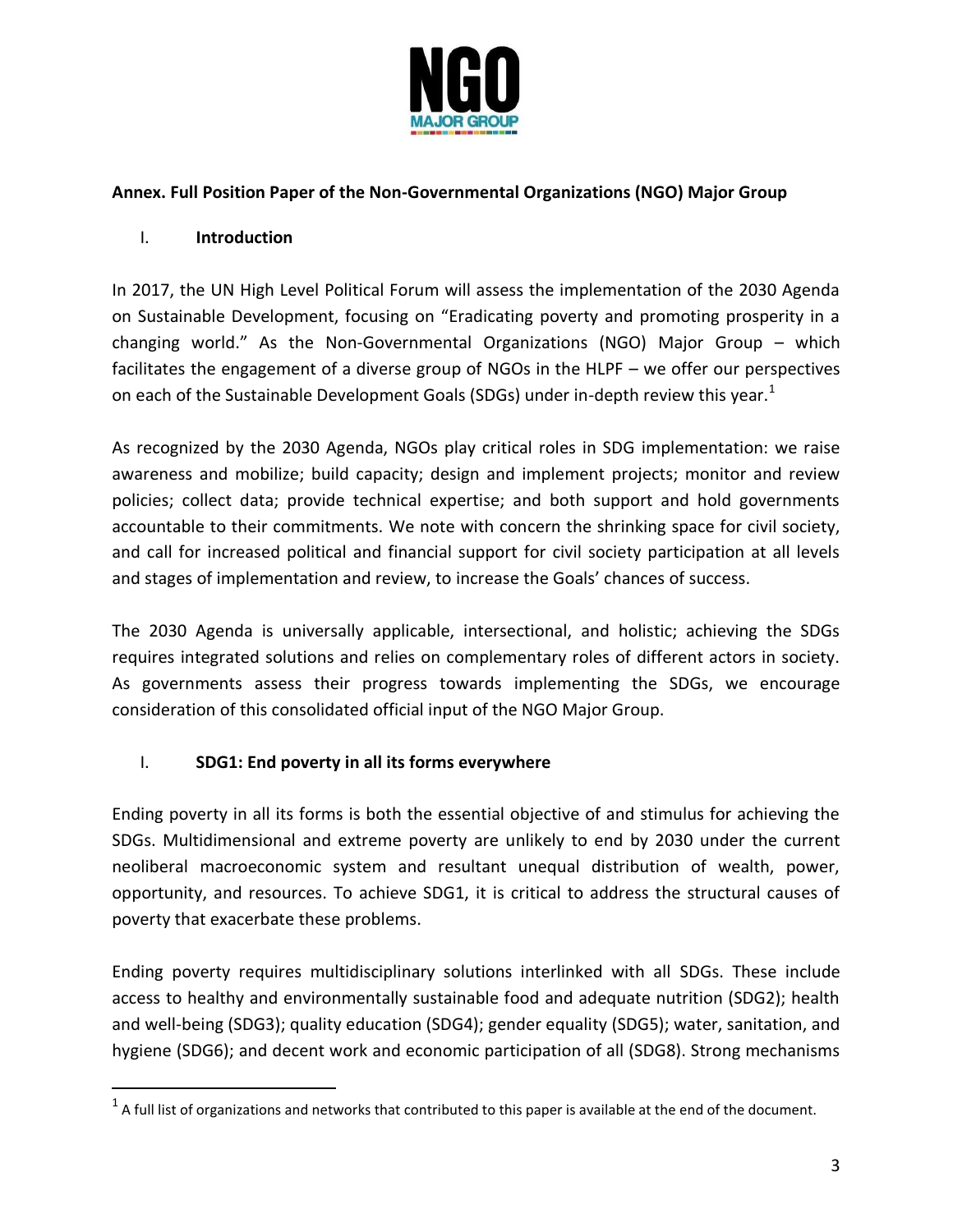of social protection, national floors, cash transfers, child protection and essential services, and a transparent, participatory government and judicial system (SDG16) are required to eradicate poverty and redistribute wealth.

Governments must take context-specific approaches to eradicating poverty in rural and urban areas, and people living in poverty must participate in the design and implementation of these policies and programmes. These must include protection of natural resources upon which poor people depend; equitable access and ownership of land and availability of technical assistance, basic services and infrastructure; and decent work, financial services and legal protection including for migrant labourers and the urban and rural poor. Agricultural and trade policies of all countries must be brought in line with the SDGs, including by ending subsidies that harm small farmers and perpetuate environmentally unsustainable practices. Binding legal safeguards that protect the right to use and own land and access common resources must be instituted, and corporate grabs of land, water and forests must be stopped.

As half of the population living in extreme poverty are children, it is essential that all governments report to the HLPF on their efforts to achieve SDG1 for children. Targeting the most vulnerable and strengthening capacity to provide quality care can break the cycle of poverty and lead to more peaceful societies. Additionally, 70% of the world's poor are women and girls; implementation and reporting must be gender-sensitive.

Half of the people living in extreme poverty reside in countries affected by wars and violent conflicts, and at-risk communities throughout the world disproportionately suffer the effects of natural disasters, environmental degradation, and climate change. In partnership with CSOs, especially at grassroots level, governments must take bold measures to ensure inclusive access to decision-making, increase structural and psychosocial resilience among vulnerable communities, and create opportunities for people to improve their livelihoods.

# II. **SDG2: End hunger, achieve food security and improved nutrition and promote sustainable agriculture**

The incorporation of a human rights framework into the planning and achievement of the SDGs is essential to ensure food and water sovereignty and adequate nutrition for all. Governments must redirect their investments in research and development away from institutions that promote unsustainable, monopolistic agriculture - which contributes to biodiversity decline, pollution, and soil erosion - towards diverse and agro-ecological alternatives. Food waste should be reduced and available food redistributed, rather than intensifying agricultural production at the expense of biodiversity and animal welfare.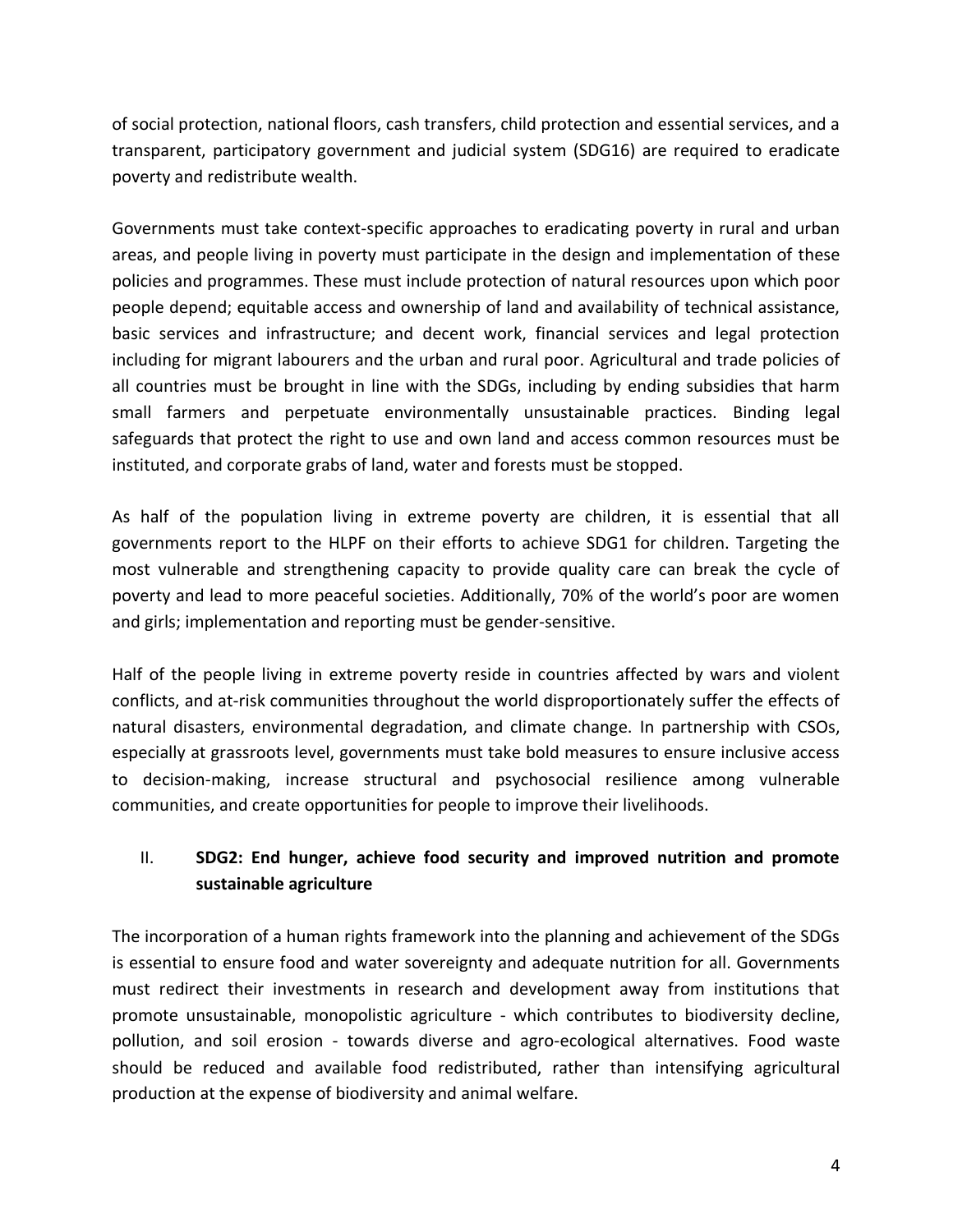We call for the use of the precautionary principle when implementing new technologies, and exhort companies to internalize environmental and human health costs of GMO and pesticide use and other unsustainable practices. Policies should decentralize and plan food systems that link rural communities and urban centres, providing smallholders access to local markets and fostering strong place-based economies.

Progressive realization of the right to food for smallholders and ensuring sustainable livelihoods for all, including women, youth, and Indigenous Peoples, requires access to markets, credits, natural resources, information, and social protection. Biodiversity, soil health, and wildlife conservation are central to increasing food security and improving nutrition through sustainable diets. The sustainable production of nutritious food requires that we learn from and live in harmony with nature, preserving the environment on which we all depend.

Governments must therefore promote programming that develops knowledge to practice sustainable agriculture, and support stakeholders across the food system – primary small and family farm producers, food chain workers, and small and medium enterprises, particularly producer-led enterprises and cooperatives.

#### III. **SDG3: Ensure healthy lives and promote well-being for all at all ages**

Health is a precondition for and an outcome of sustainable development, eradicating poverty, and achieving gender equality. For example, treatment of non-communicable diseases plunges millions of families into debt each year. Good health and well-being improves the ability of persons of all ages to complete their education, increases access to opportunities, and reduces inequalities.

SDG3 actions should prioritize the full spectrum of services from promotion, prevention, treatment, rehabilitation and palliation, and must be regularly reviewed using relevant indicators and World Health Assembly Resolution A69/76. Governments must remove social, cultural, and economic barriers to ensure full access to affordable, quality health services and psychosocial support for all vulnerable populations, including women, children, adolescents, older persons, persons with disabilities, displaced persons and refugees, and those in postdisaster or conflict and post-conflict zones. This must include integration of mental health services into primary care; access to affordable medicines; stemming antimicrobial resistance; capacity building; planning and implementing comprehensive, adequately funded health plans and strategies; collecting disaggregated data for women and girls; and enacting laws that protect human rights and take comprehensive measures to address violations.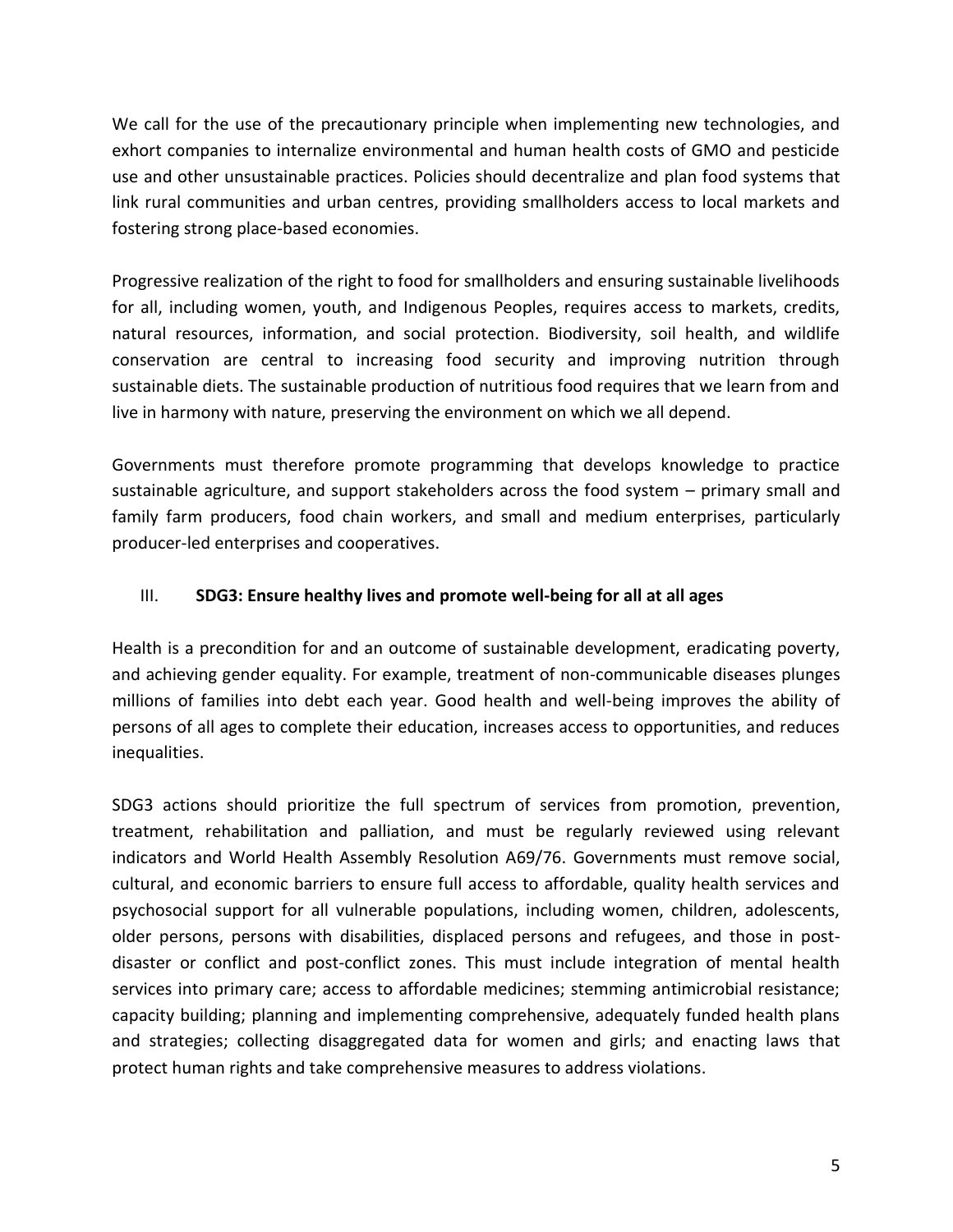A multi-sectoral, multi-stakeholder approach will accelerate progress for SDG3, including ensuring access to safe water, sanitation and hygiene, ending hunger, and improving nutrition for all. Efforts to achieve gender equality – ending violence against women and ensuring access to sexual and reproductive health and rights – are the foundation for bodily autonomy and therefore of health and well-being.

Investing in physical and mental maternal and child health, as well as early parenting support and early childhood education and care, is key to poverty reduction. Progress for SDG3 also depends on mitigating the effects of climate change and environmental risks with far-reaching implications, including on the health and well-being of all people, food and agriculture production, and sustainable industrialization. Governments should help identify and scale up, with adequate budget allocation, civil society programmes that represent best practices in healthcare.

### IV. **SDG5: Achieve gender equality and empower all women and girls**

Mainstreaming gender equality across the 2030 Agenda and empowering all women and girls are key to eradicating poverty and achieving prosperity, as well as to ensuring healthy ecosystems and peaceful societies. Achieving SDG5 is heavily dependent on the other SDGs; it requires: zero tolerance to gender-based violence; elimination of hunger; equitable access to affordable healthcare and education; protection of natural resources; clean water and sanitation; provision of social protection; guarantee of decent, fairly remunerated work; and redistributing unpaid care work and providing paid parental leave.

Effective implementation of SDG5 requires the adoption, ratification and domestication of the CEDAW Convention, as well as all other relevant international instruments**.** National laws and policies must promote, protect and respect the rights of all women and girls. Transparent monitoring and review processes with defined roles and resources for civil society, especially women's organizations, are necessary to achieve long-term transformative change.

SDG implementation should prioritize the health and wellbeing of women and girls in war-torn countries and post-disaster situations, taking into account climate change and vulnerable island states, indigenous land issues, genocide and femicide, migration and security in movement, and extractive industries and exploitation.

The successful implementation of SDG5 is key to the entire 2030 Agenda. Governments and all stakeholders should identify and overcome obstacles to its actualization, which include multiple and intersecting forms of discrimination; gender inequality in participation in decision-making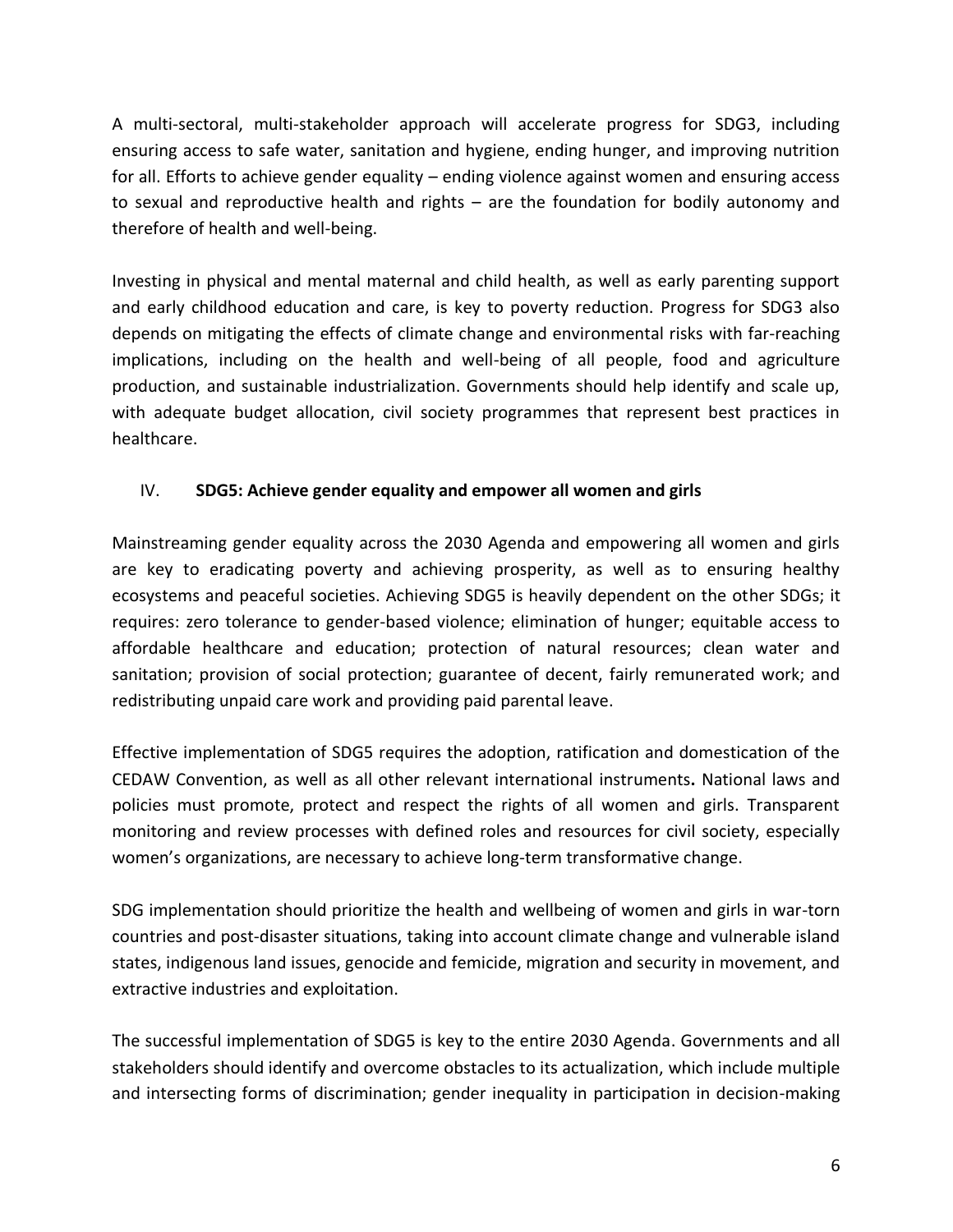and accessing resources; inadequate funding; failure to align national policies with internationally agreed conventions; inadequate systems for monitoring and reporting; and exclusion of feminist and women's movements in decision-making at all levels.

# V. **SDG9: Build resilient infrastructure, promote inclusive and sustainable industrialization and foster innovation**

Inclusive, ecologically-sound industrialization and the provision of basic infrastructure are critical for economic and social development, reducing poverty and inequality, guaranteeing environmental sustainability, and ensuring decent work for all. Infrastructure development that ignores economic, environmental and social costs can impact long-term economic viability and undermine the environmental foundation on which people's livelihoods, well-being, and cultural life depend.

Infrastructure initiatives that incorporate the protection of nature, equitable rights and access to land and other resources, and inclusive and participatory decision-making can bring measurable and lasting benefits to economies and societies. We must move towards a lowcarbon, resilient and sustainable model of infrastructure development, in line with the Addis Ababa Action Agenda, the Paris Agreement on Climate Change, and the Sendai Framework for Disaster Risk Reduction.

All governments, including regional and local authorities, should promote responsible investment in green procurement and sustainable infrastructure, to ensure affordable and inclusive services for the benefit of all and avoid exacerbating environmental degradation and climate change. Policies should regulate the private sector to ensure their products are environmentally-friendly, non-toxic, durable, and recyclable. Sustainable and affordable transportation, energy, water, sanitation, information and communications technologies, health care facilities and roads networks are essential for the functioning of an inclusive and resilient society and the improvement of well-being.

We note with concern the trend of leveraging private sector finance for developing large infrastructure, and urge public institutions to promote access to information and accountability, to avoid conflicts of interest and threats to communities and their lands. Local content considerations must be adopted in large infrastructure and industrialization projects.

Civil society has much to contribute to SDG9. Examples include the newly founded Women4Climate Initiative, which mobilizes women mayors in support of sustainable industrialization and supports the New Urban Agenda to build resilient, inclusive, and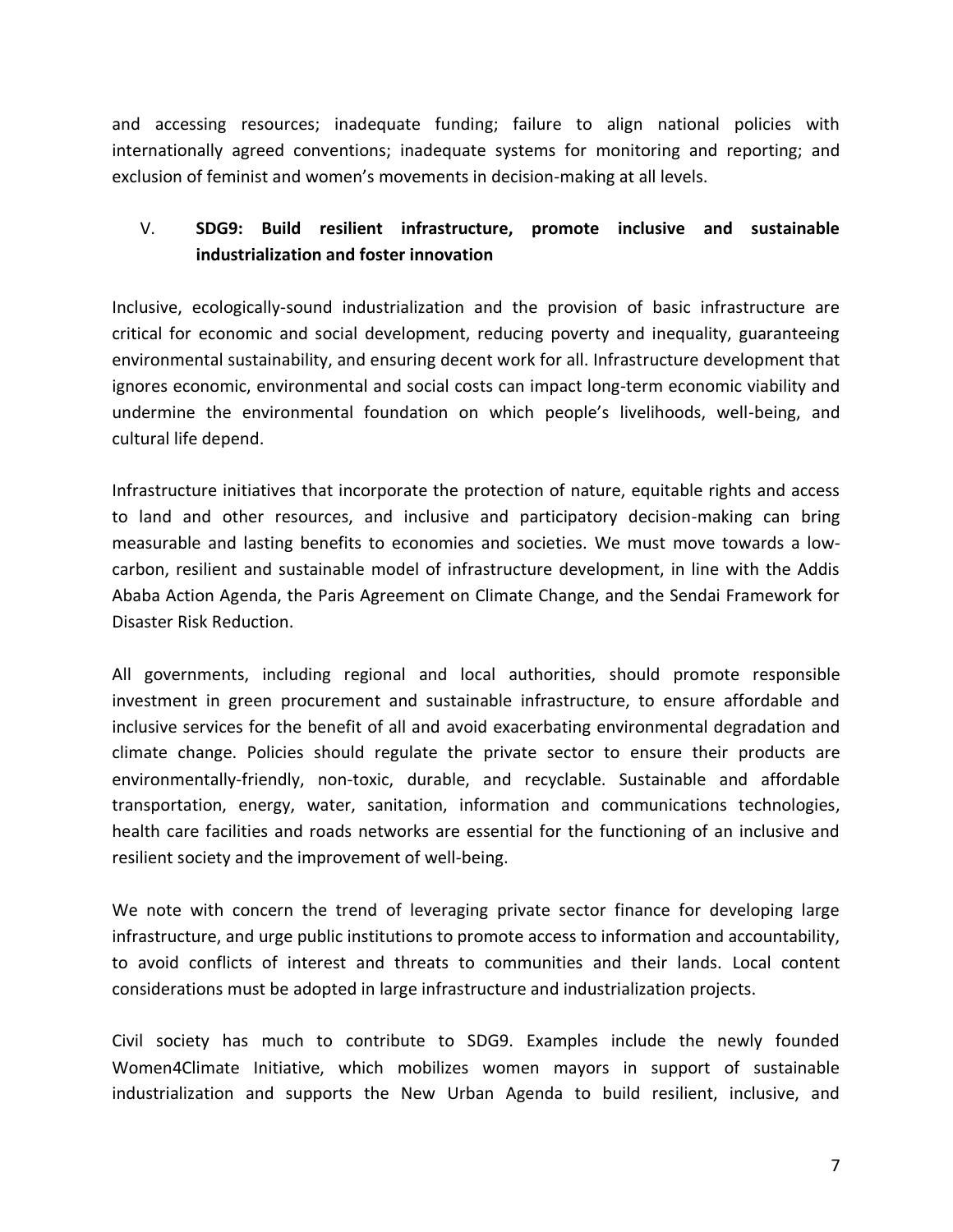sustainable cities.

## VI. **SDG14: Conserve and sustainably use the oceans, seas and marine resources for sustainable development**

Healthy oceans and coasts provide food for more than 3 billion people. SDG14 must be a keystone in protecting the oceans as a substantial part of the biosphere, a unique ecosystem, an integral part of human civilization and major food provider, and a common good with equal and fair access rights.

Better management and protection of critical ocean resources and biodiversity will secure longterm benefits from healthy oceans. Fisheries rely on healthy ecosystems, and must be connected to the enforcement of the FAO SSF Guidelines in all relevant aspects of SDG14. A strong environmental policy promoting marine reserves with relevant no-take zones and adherence to the limits for sustainable fishing above maximum sustainable yield is essential, taking into account the precautionary principle and ecosystem approaches. Harmful subsidies to the fishing sector and the widespread practice of illegal, unreported and unregulated fishing must be stemmed. National policies for all countries, particularly island states, must be proposed and implemented.

The constitution of marine reserves in areas beyond national jurisdiction must be separated from new utilizations and financialization of marine resources and must be defined transparently, based on requirements of nature conservation and marine genetic material declared as a common good by an international legally binding instrument on biological diversity beyond areas of national jurisdiction. We call for a ban of all deep-sea mining activities, which inevitably lead to irreparable ecosystem damage and human rights violations in affected communities, and affirm that it is not included in SDG14.

Eighty percent of marine pollution comes from land-based sources. Without accepting planetary boundaries and a comprehensive circular economy we will not be able to protect the marine ecosystems. To reduce negative impacts and stem the tide of climate change, nutrient contamination, plastic and microplastic waste and the discharge of toxins, we must focus environmental policy on precautionary solutions, effective regulation and taxation of unsustainable practices. Protecting our oceans is furthermore heavily dependent on the degree of climate change mitigation and adaptation measures taken by the global community.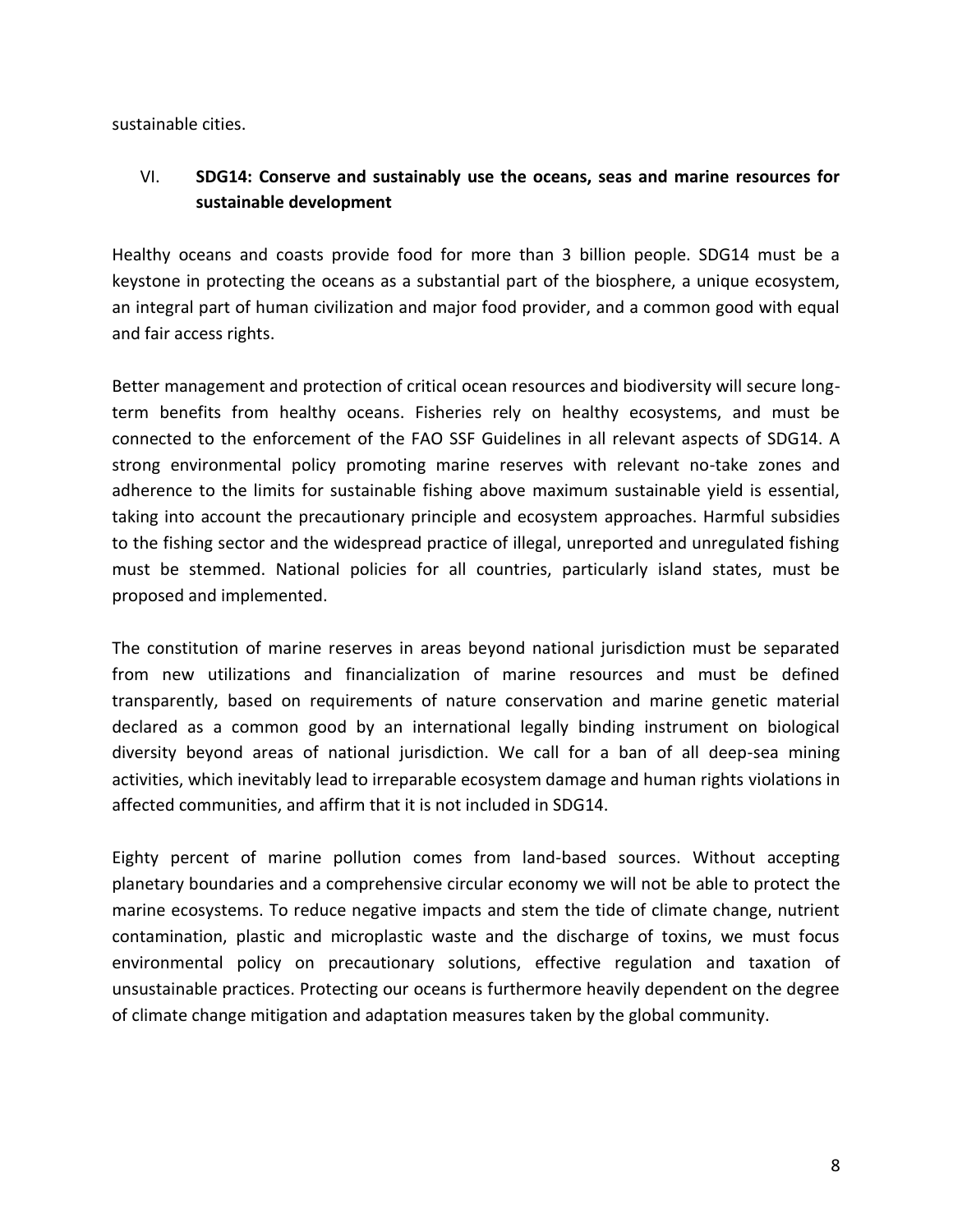# VII. **SDG17: Strengthen the means of implementation and revitalize the global partnership for sustainable development**

Political will and sustainable financing are crucial to eradicate poverty, promote prosperity and uphold human well-being. A transformational 2030 Agenda requires a paradigm shift from competition to cooperation, including redistributing wealth and resources to eradicate inequalities.

Governments must shift from regressive to progressive tax systems, and implement financial transaction taxes to help curb illicit flows and mobilize revenue to implement the 2030 Agenda. Industrialized countries must fulfil their commitment to devoting 0.7% of GDP to ODA by 2020, and replace austerity policies with fiscal policies that achieve just, equitable, environmental and humane development. The power of corporate actors to influence legislation must shift dramatically in favour of a new Earth jurisprudence that protects the natural world.

Appropriate data collection and impact assessments of innovative and inclusive methodologies are required for effective monitoring and evaluation of the SDGs. This includes disaggregation of data by income, gender, age (in 5-year intervals), race, ethnicity, migratory status, disability, geographic location and other characteristics.

Financial inclusion, which positively impacts 7 of the 17 SDGs, should be included in all financial regulatory mechanisms. Owner-operated businesses (cooperatives) and other models of the social and solidarity economy enable sharing in decision-making and profits, to shift power structures towards an economy that empowers participants.

Key actions that must be undertaken to support SDG17 include:

- Implementing legally binding frameworks that ensure compliance to human rights, gender equality, and environmental protection;
- Addressing corruption and curtailing economic activities with adverse social and environmental outcomes;
- Timely implementation of the Addis Ababa Action Agenda; and
- Soliciting substantial progress reports from implementing institutions, including the UN.

Governments should promote partnerships with civil society in policy design, implementation, monitoring, and review, to maximize their contribution to the SDGs. The unique and essential contributions and expertise of marginalized people and people living in poverty should be recognized and included in monitoring and review, to inform national and global policy decisions.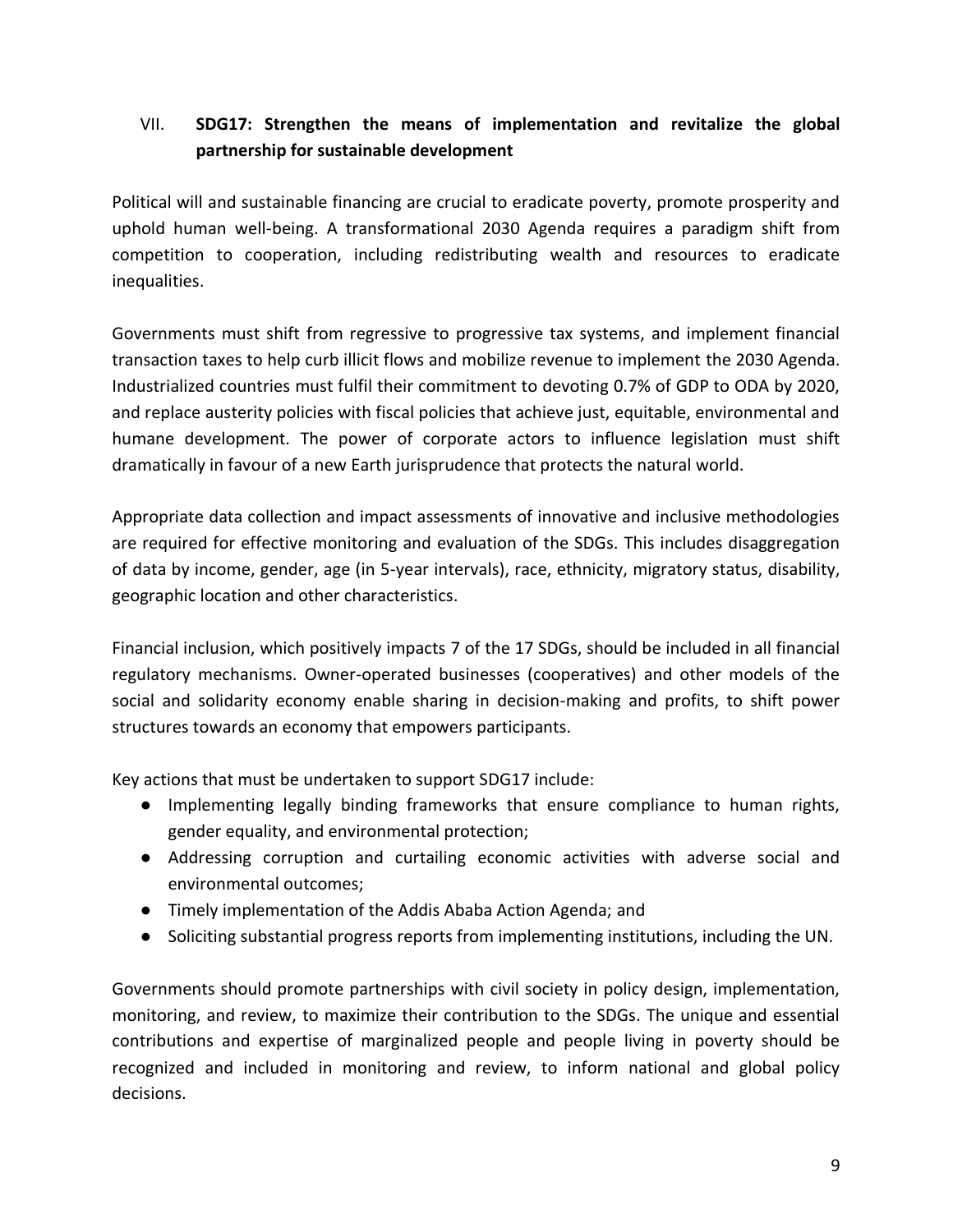#### VIII. **Interlinkages and Conclusions**

The 2030 agenda states that the SDGs are 'integrated and indivisible': no goal or target can be achieved in isolation. Only a holistic, coherent, multi-sectoral and multi-stakeholder response can prioritise the most marginalized groups, adequately protect the environment and biodiversity, and create peaceful societies. A nexus approach that identifies and emphasises key interlinkages among the SDGs will advance their implementation, including by contributing to policy coherence for sustainable development.

Structural causes of economic, social, environmental, and security challenges that hinder the implementation of the SDGs must be addressed. These include the shrinking democratic space for civil society and social movements as well as lack of government transparency and accountability. Solutions must reflect the expertise of all marginalized groups such as women and youth, Indigenous Peoples, local communities, fisherfolk and small scale farmers, ensuring their access to decision-making processes and sustainable technology. Attention must be given to peace and security issues, as sustainable development and sustainable peace are mutually dependent.

Global increases in conflicts, natural and human-made disasters, and forced migration flows are also directly related to global militarisation and fundamentalism, climate change, disaster induced displacement, and increasing pressure on natural resources, particularly through extractive activities which threaten livelihoods and the environment. Inclusive, democratic governance for sustainable development and peace is therefore crucial.

Data, indicators, and all measurements of development should go "beyond GDP" and include holistic and disaggregated indicators that accurately measure well-being for all, and that account for quality of life, social inclusion and equity within planetary boundaries.

Consistent collaboration must be maintained among governments, the UN, and civil society, including in national strategies for sustainable development and through parallel reporting by civil society. Review processes at all levels should include inclusive accountability mechanisms to improve evaluation and actions reflecting the holistic nature of the Agenda.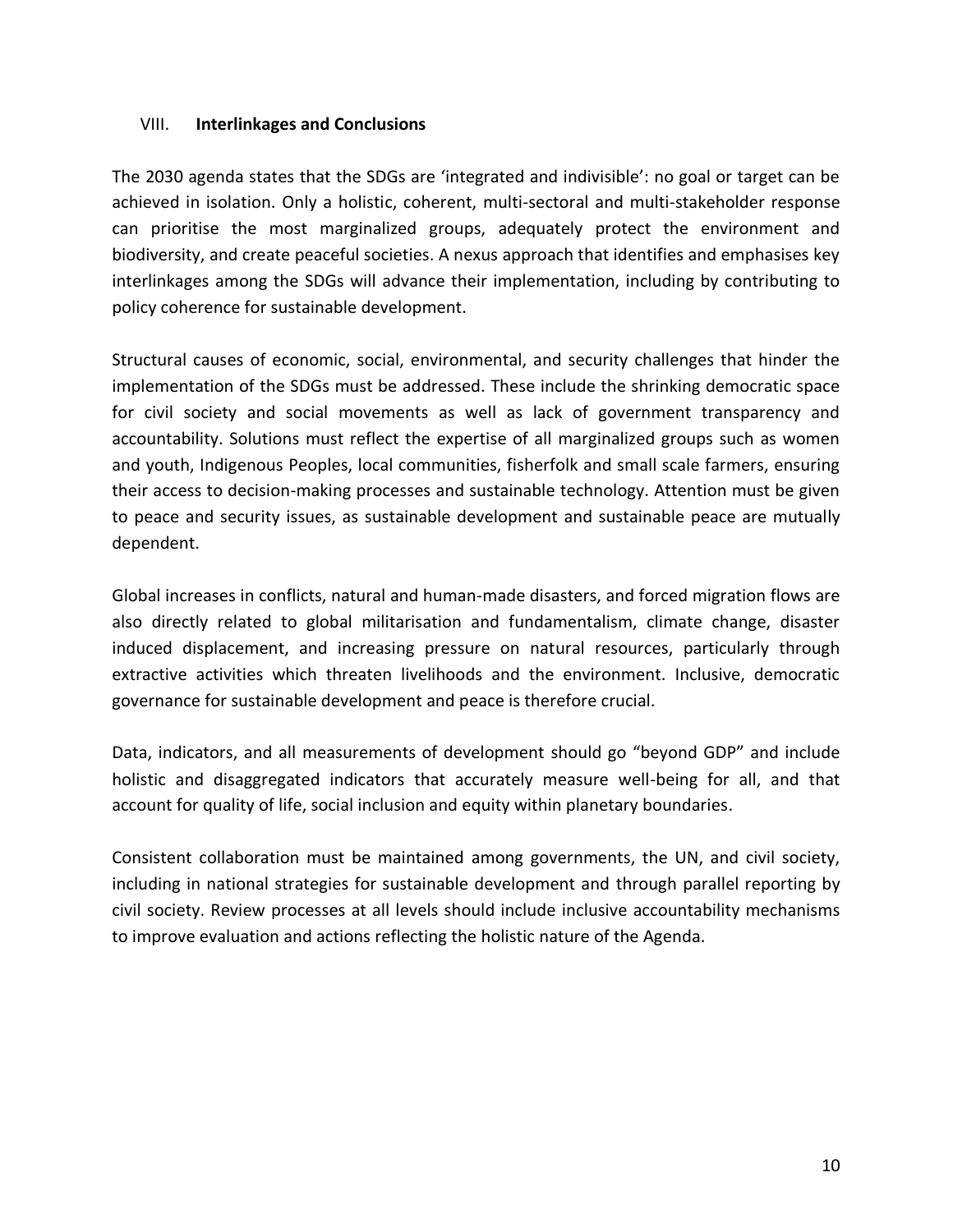#### **Contributors**

- 1. Academia Mexicana de Derecho Internacional
- 2. African Centre for Citizens Orientation
- 3. The AfroAtlantic Theologies & Treaties Institute
- 4. Ambivium Institute
- 5. Amis des Etrangers au Togo (ADET)
- 6. Arab African Council for Integration and Development (AACID)
- 7. Arab Network for Environment and Development (RAED)
- 8. Asian Pacific Resource & Research Centre for Women (ARROW)
- 9. Aspire & Inspire
- 10. Association for Childhood Education International (ACEI)
- 11. Association for Farmers Rights Defense (AFRD) Georgia
- 12. Association for promotion sustainable development
- 13. Baha'i International Community
- 14. Balance Promoción para el Desarrollo y Juventud AC
- 15. Bridge Hope Health Organization (BHHO)
- 16. Cameroon Youths and Students Forum for Peace (CAMYOSFOP)
- 17. Caribbean Policy Development Centre
- 18. Caritas Internationalis
- 19. Caucus of Development NGO Networks (CODE-NGO)
- 20. Centre International de Droit Comparé de l'Environnement
- 21. Children and Young People Living for Peace
- 22. CIVICUS: World Alliance for Citizen Participation
- 23. Commons Action for the United Nations
- 24. Commonwealth Medical Trust (Commat)
- 25. Communications Coordination Committee for the United Nations
- 26. Compassion in World Farming
- 27. Conference of NGOs in consultative relationship with the UN (CoNGO)
- 28. Congregation of Our Lady of Charity of the Good Shepherd
- 29. Congregation of Sisters of Saint Anne, Social Justice Office
- 30. Congregation of the Mission
- 31. Coordination SUD
- 32. Corporativa de Fundaciones, A.C
- 33. Dharma Drum Mountain Buddhist Association
- 34. Dianova International
- 35. Echoes of Women in Africa Initiatives (ECOWA)
- 36. EcoAgriculture Partners
- 37. Ecosystem-based Adaptation for Food Security in Africa Assembly (EBAFOSA)
- 38. Equality Bahamas
- 39. ENDA Tiers Monde
- 40. Environmental Conservation Initiatives (ECOSINI)
- 41. European Environmental Bureau (EEB)
- 42. European Network of Migrant Women (ENOMW)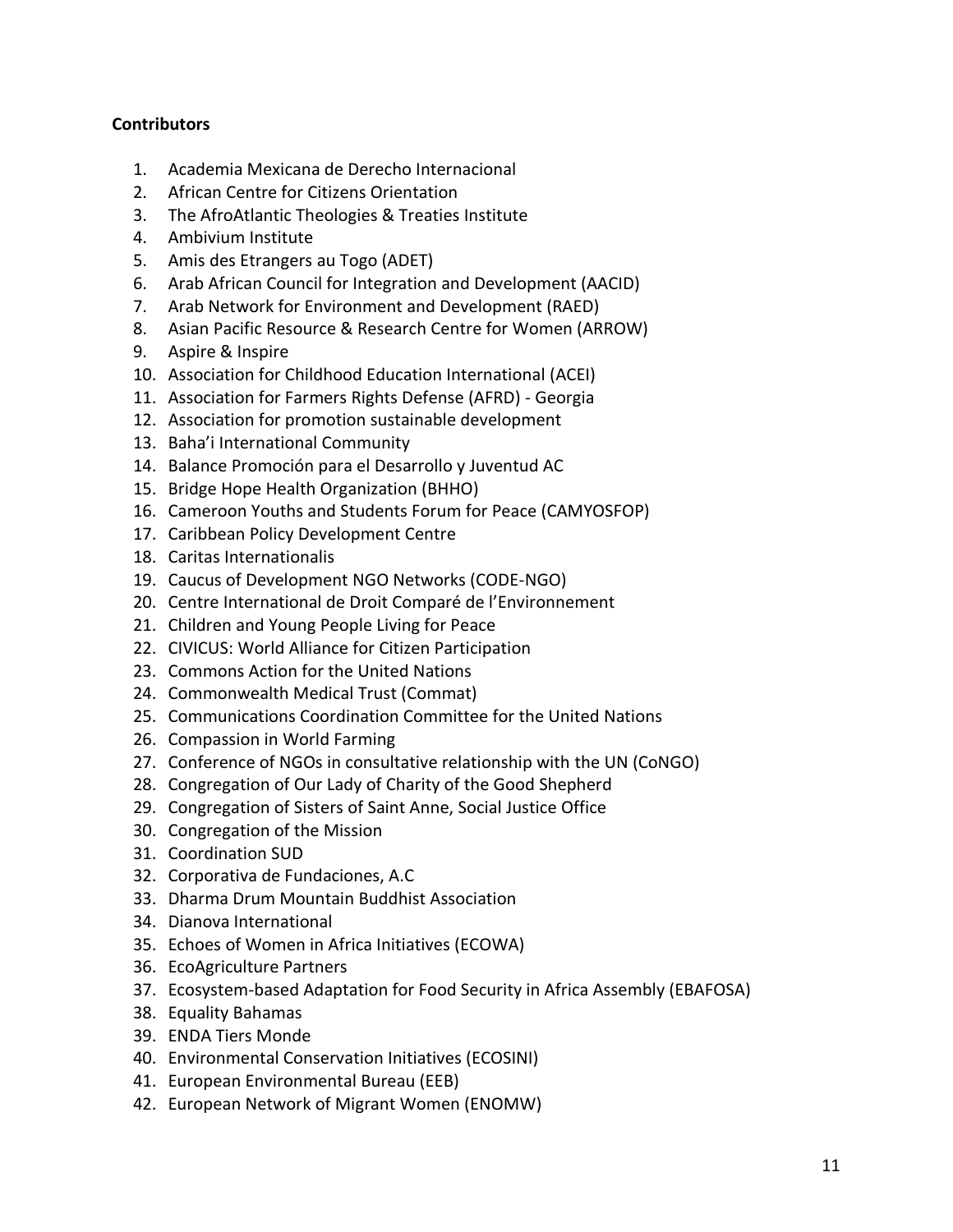- 43. European Public Health Alliance (EPHA)
- 44. Fair Oceans
- 45. Food and Agriculture Cluster
- 46. Forum Umwelt und Entwicklung (German NGO Forum on Environment and Development)
- 47. Friends of the Earth Europe
- 48. Gestos (HIV and AIDS, Communication, Gender)
- 49. Global Call to Action against Poverty (GCAP)
- 50. Global Goals Champion
- 51. Global Foundation for Democracy and Development (GFDD)
- 52. Global Network of Civil Society Organisations for Disaster Reduction
- 53. Green the Gene
- 54. HaritaDhara Research Development and Education Foundation India
- 55. Hecho por Nosotros
- 56. Huairou Commission
- 57. Human Rights Focus Pakistan
- 58. IAW International Alliance of Women
- 59. Impact Iran
- 60. International Association of Schools of Social Work
- 61. International Council of Women
- 62. International Presentation Association
- 63. Initiative for Equality
- 64. Institute of the Blessed Virgin Mary Loreto Generalate
- 65. The Institute for Conscious Global Change (ICGC)
- 66. Institute for Planetary Synthesis, IPS
- 67. International Association for Community Development
- 68. The International Association of Applied Psychology
- 69. The International Centre for Non-Profit Law
- 70. International Movement ATD Fourth World
- 71. International Network of Women Engineers and Scientists (INWES)
- 72. IPEN
- 73. Japan Civil Society Network on SDGs (SDGs Japan)
- 74. Kehys (Finnish NGDO Platform to the European Union)
- 75. Kenana Association Egypt
- 76. Korean Civil Society Network on SDGs (KCSN)
- 77. Kothowain (Vulnerable Peoples Development Organization)
- 78. Loretto Community
- 79. Make Mothers Matter
- 80. Maryknoll Sisters of Saint Dominic
- 81. Mediators Beyond Borders International
- 82. The Millennials Movement
- 83. Mini Global HETAVAD Skills Networks
- 84. Movimiento Ciudadano frente al Cambio Climatico
- 85. MY World México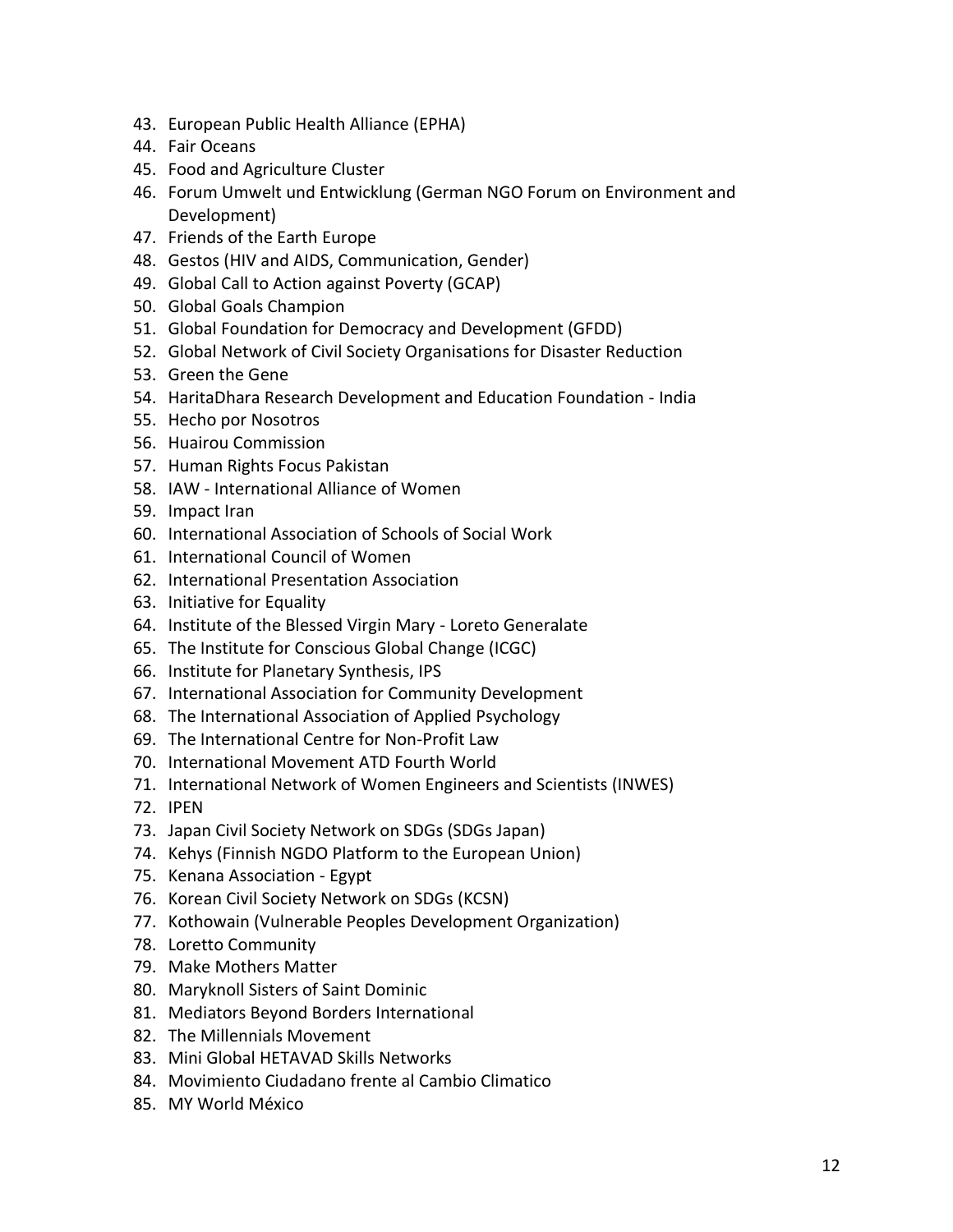- 86. National Union of Disabled Persons of Uganda (NUDIPU)
- 87. NCD Alliance
- 88. NGO CSW/NY
- 89. The NGO Committee for the Elimination of Racism, Afrophobia & Colorism
- 90. NGO Committee on Financing for Development
- 91. NGO Committee on Mental Health
- 92. NGO Committee on Migration
- 93. NGO Committee on Sustainable Development-NY
- 94. NGO Forum on Cambodia
- 95. Nonviolence International
- 96. Nubia-Sheba African Kingdoms Federation AKF-FOS AACID
- 97. Okogun Odigie Safewomb International Foundation (OOSAIF)
- 98. One Planet Education Networks (OPEN)
- 99. Orji Uzor Kalu Foundation
- 100.Pacific Islands Association of Non-Governmental Organisations (PIANGO)
- 101.Pacific Womens Indigenous Network (PacWIN)
- 102.Partners for Resilience
- 103.Philippine Rural Reconstruction Movement
- 104.Practical Environmental Alternatives Jamaica and company
- 105.Reacción Climática
- 106.Regional Center for International Development Cooperation (RCIDC)
- 107.Regions Refocus
- 108.Religious of the Sacred Heart of Mary
- 109.Realizing Sexual and Reproductive Justice (RESURJ)
- 110.Sanayee Development Organization
- 111.Save the Children UK
- 112.Sensitization Centre
- 113.SERAC-Bangladesh
- 114.Sherouk Association for Development Egypt
- 115.Shumei International
- 116.Sisters of Charity Federation
- 117.Society for the Promotion of Education and Development (SPED)
- 118.Society of the Sacred Heart
- 119.SOS Children's Villages
- 120.Soroptimist International
- 121.Southwest Native Cultures
- 122.Smile Organization for Relief and Development (SORD)
- 123.Terram Pacis
- 124.Tetra Tech
- 125.The Norwegian Forum for Environment and Development
- 126.Thinking Animals United
- 127.Tinker Institute on International Law and Organizations
- 128.Turn Your Light On
- 129.UNA-USA Council of Organizations